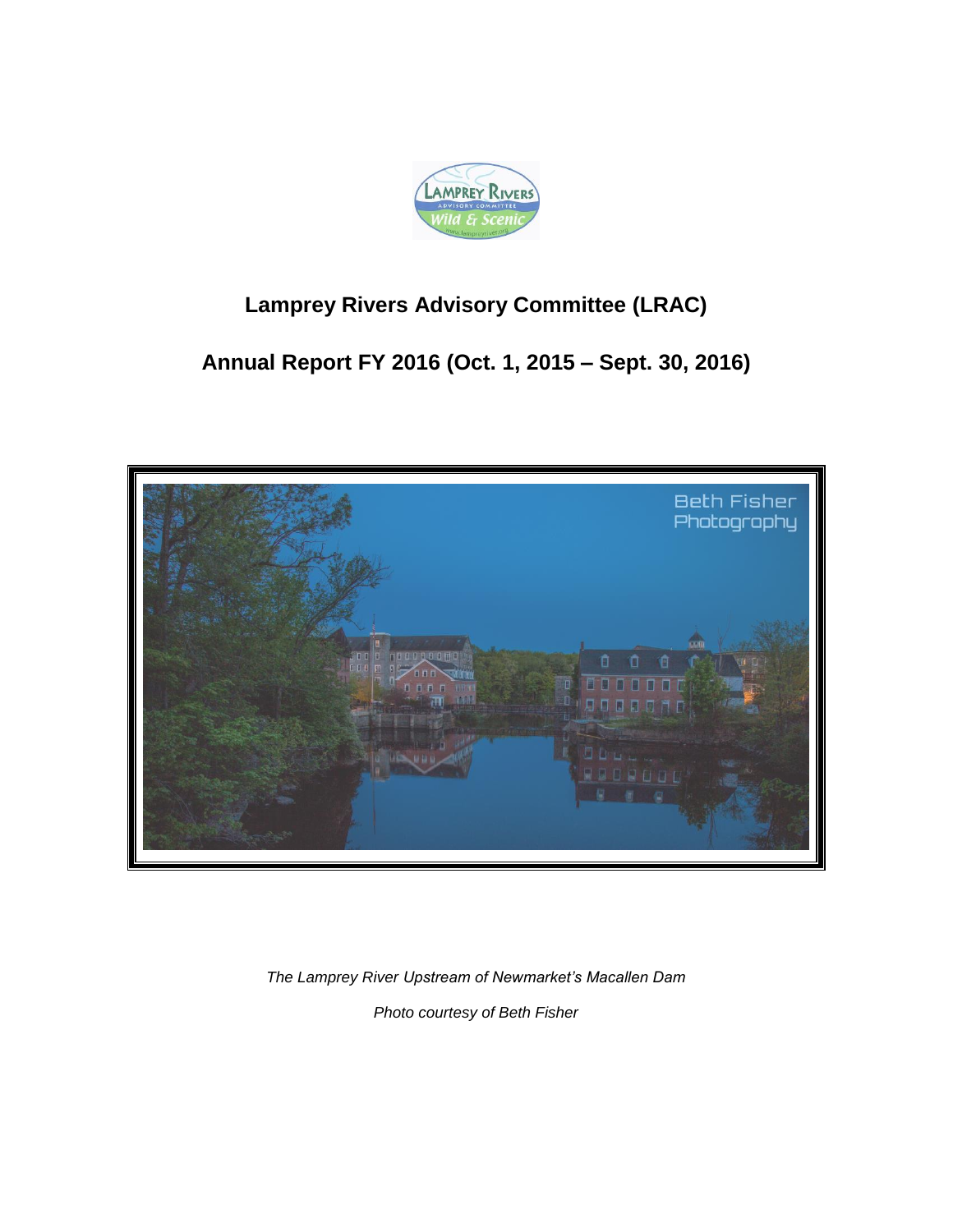We are pleased to feature Newmarket on the cover of the 2016 annual report. The town and the Lamprey Rivers Advisory Committee (LRAC) had a very fruitful year.

- Acting on a suggestion by the LRAC Project Review Workgroup, the town worked with the owner of a proposed development to ensure public access to the river by creating an easement for canoe portage off Elm Street and Lincoln Avenue.
- New Hampshire Fish and Game counted more than 92,000 river herring passing through the Macallen Dam during the spring migration. This represents the best run in the history of this fish ladder. Participants attending the annual "Herring Aid" event learned about this important migration and helped to send the fish on their way to spawning areas upstream.
- The Great Bay Stewards were awarded a LRAC Small Grant to help install a demonstration rain garden in a neighborhood near the Piscassic River. The LRAC grant was used to provide much needed excavation work on a very rocky site. The LRAC was glad to help the Stewards with their "Soak up the Rain" initiative to reduce stormwater pollution from reaching the river.
- The old, worn-out kiosk frame at Schanda Park collapsed last winter. The panel created jointly in 2011 by the LRAC and the Newmarket Conservation Commission survived the fall and was salvaged. The LRAC funded and meticulously built a new, sturdier kiosk and reinstalled the panel.
- The Newmarket Recreation Department won a passive recreation improvement grant from the LRAC and used the money to purchase and install racks for townowned kayaks that are available to recreation program participants and for rental by the general public. Two racks were installed at Schanda Park and two more are ready for installation next spring at Piscassic Park, both sites owned by the Newmarket Conservation Commission.
- The Newmarket Recreation Department won a Small Grant from the LRAC that was used to help outfit the first (and subsequent) Lamprey River Splash and Dash kayak race and boat theme parade on the tidal portion of the river. The event, held on August 20, was a successful partnership that also included several local businesses.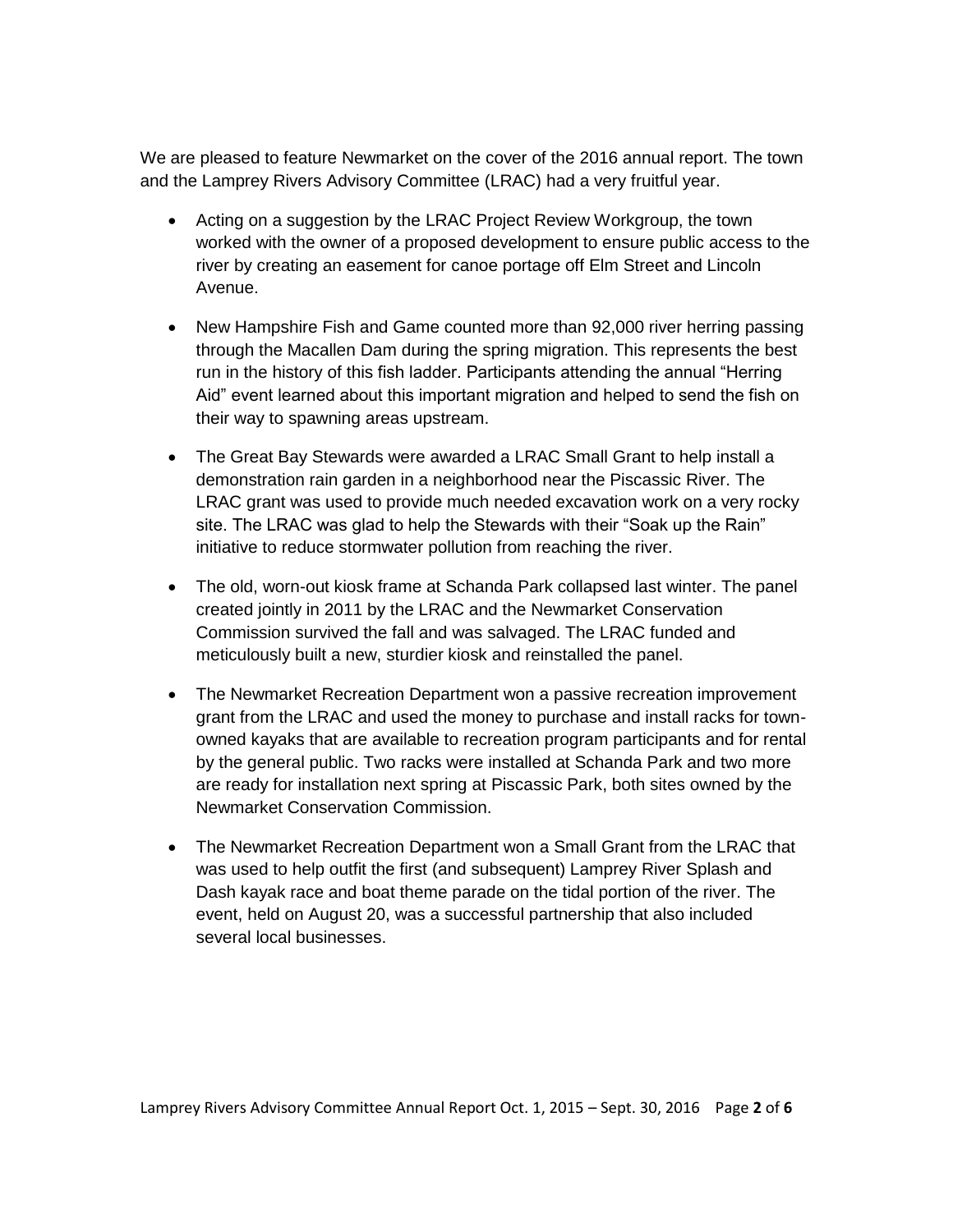

**Lamprey Rivers Advisory Committee (LRAC) Accomplishments:** The LRAC had another busy and productive year. Representatives from ten of the fourteen towns in the Lamprey River watershed worked hard to implement the comprehensive rivers management plan with help from towns, planning commissions, land protection organizations, wildlife professionals, and citizens. The final plan was approved on September 26, 2013 and is available at town offices and on [www.lampreyriver.org.](../../../../AppData/Local/Temp/Temp1_Re_%20LRAC%20annual%20report.zip/www.lampreyriver.org)

## **Land Protection:**

 Working with partners such as the Southeast Land Trust, the Natural Resource Conservation Service, The Nature Conservancy, town conservation commissions, and others, the Wild and Scenic Subcommittee continued to provide expertise toward protecting ecologically significant land along the river. As of September 2016, LRAC had leveraged funding totaling \$4,915,781 to protect 3497.09 acres and 15.9 miles of river frontage. For every dollar LRAC provided, more than two dollars from other sources such as landowner donations of land value and matching funds from towns and conservation organizations were used.

In June, Sharon Meeker, former Land Protection Subcommittee chair, received the conservation community's Ashton Hallett Award at the Southeast Land Trust's annual meeting. The award recognized her 36 years of service and leadership on three different Lamprey River organizations. The Sharon Meeker accepts the Ashton Hallett



Award at the Southeast Land Trust's annual meeting. Also pictured is SELT Executive Director Brian Hart who presented the award. Photo courtesy of SELT

#### **Education and Outreach:**

• The committee's website, [www.lampreyriver.org,](http://www.lampreyriver.org/) continued to be a public clearing house of Lamprey River information and resources.

Lamprey Rivers Advisory Committee Annual Report Oct. 1, 2015 – Sept. 30, 2016 Page **3** of **6**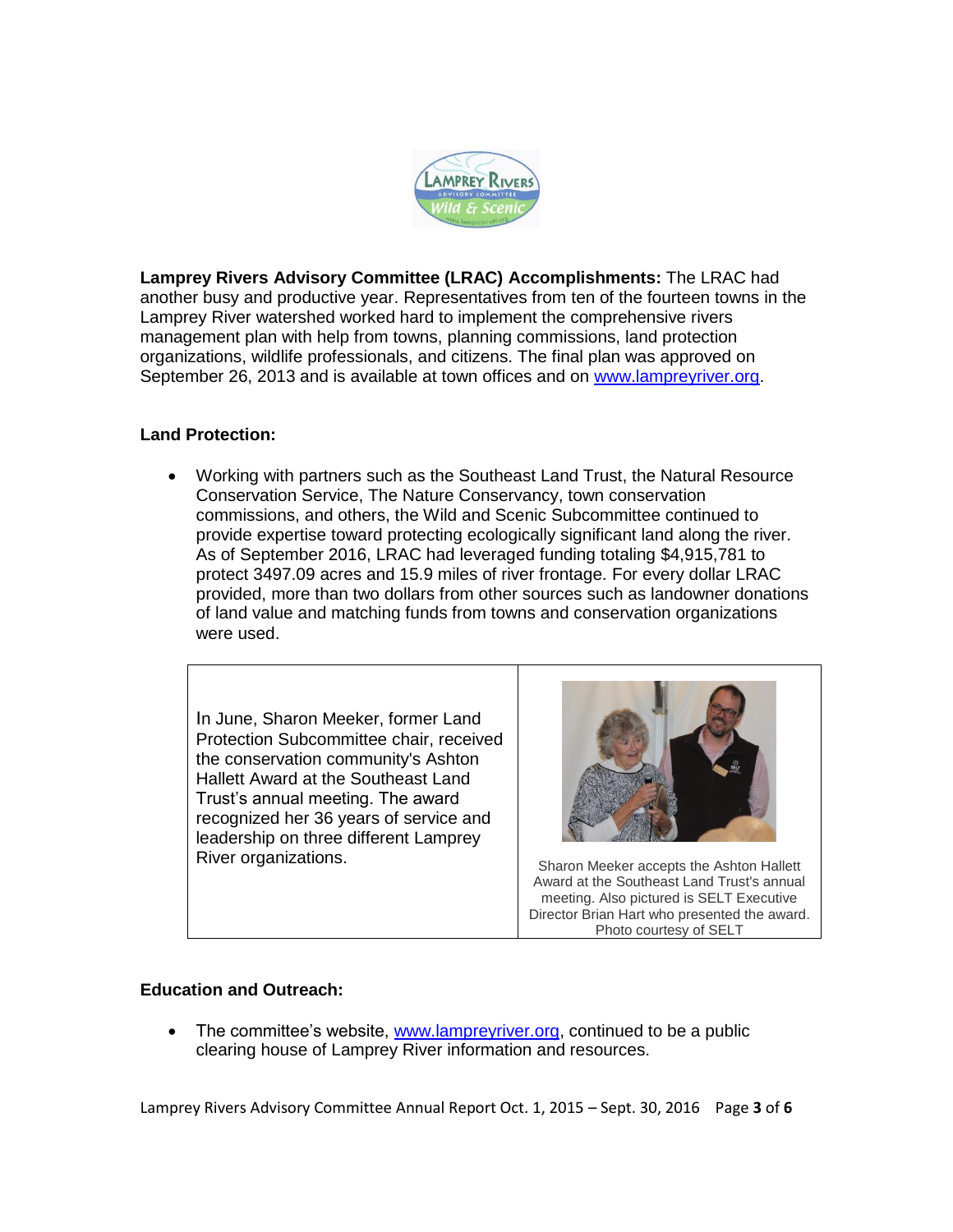- LRAC displays at town fairs and events at libraries invited local folks to learn about the river and gave them a chance to share concerns.
- In April, the workgroup partnered with New Hampshire Fish and Game to educate the public about river herring at the "Herring Aid" event at the Macallen Dam in Newmarket. Children and adults helped to count the fish and escort them from the fish ladder holding tank to the river where they were released.
- For the seventh year, the Wild and Scenic Subcommittee funded Small Grants up to \$5000 each for creative and worthwhile projects.



- The LRAC received a grant from the National Park Service to document its twenty years of progress as a model for current and future Wild and Scenic Rivers.
- *Chick and Dee-Dee's Lamprey River Adventure* children's book was published. Free copies were provided to all local libraries and elementary schools. The public was invited to attend readings to meet the author and illustrator.



- A well-attended septic system workshop was offered in Durham in partnership with the Strafford County Planning Commission and the NH Department of Environmental Services.
- Four fourth grade classes from Mast Way School in Lee made extensive use of *The Lamprey River Curriculum*, culminating in a field trip to Mary Blair Park

Lamprey Rivers Advisory Committee Annual Report Oct. 1, 2015 – Sept. 30, 2016 Page **4** of **6**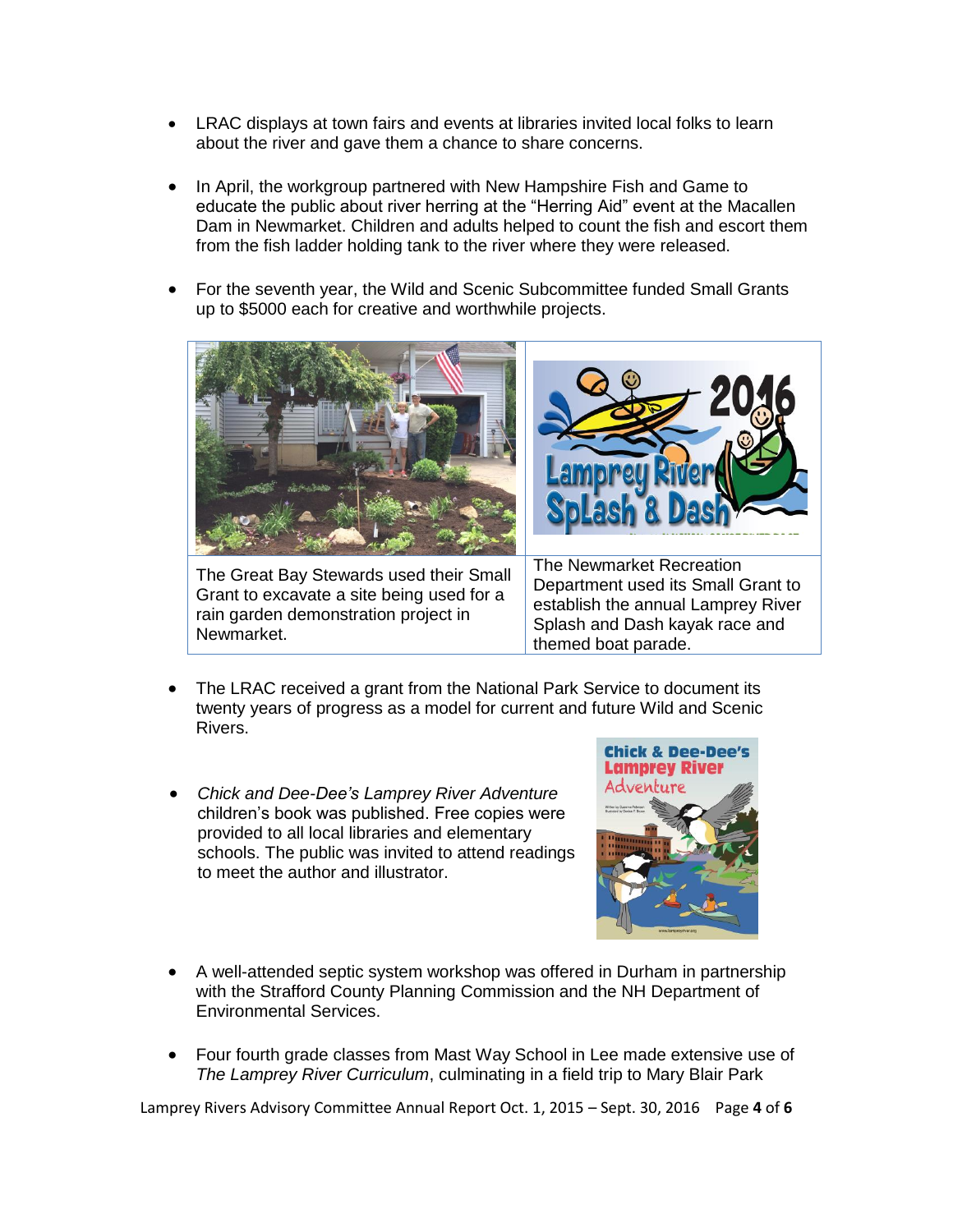where they performed water quality tests, studied aquatic invertebrates, took the history tour, and learned about the risks of building in a floodplain. Teachers and parents from Epping and Raymond joined in to help expand the program to those towns.

#### **Wildlife and Ecology:**

- The Macallen Dam fish ladder passed a record 92,000 river herring this spring. The next obstacle to full access is Wadleigh Falls in Lee. Despite significant effort at the state level, privately-owned Wadleigh Falls will remain an impassable obstacle to fish passage for the foreseeable future.
- As part of a site visit for a proposed development project, an important turtle nesting area was identified. Efforts to protect the site with a conservation easement are on-going.

#### **Recreation:**

- Acting on a suggestion by the LRAC Project Review workgroup, Newmarket worked with the owner of a proposed development to ensure public access to the river by creating an easement for canoe portage off Elm Street and Lincoln Avenue.
- In partnership with the Lee 250th celebration, the LRAC and the Lamprey River Watershed Association offered a family paddle.
- The old, worn-out kiosk frame at Schanda Park collapsed last winter. The panel created jointly in 2011 by the LRAC and the Newmarket Conservation Commission survived the fall and was salvaged. The LRAC funded and meticulously built a new, sturdier kiosk and reinstalled the panel.
- The Newmarket Recreation Department won a passive recreation improvement grant from the LRAC and used the money to purchase and install racks for townowned kayaks that are available to recreation program participants and for rental by the general public. Two racks were installed at Schanda Park and two more are ready for installation next spring at Piscassic Park, both sites owned by the Newmarket Conservation Commission.
- The Newmarket Recreation Department won a Small Grant from the LRAC that was used to help outfit the first and subsequent Lamprey River Splash and Dash kayak race and boat theme parade on the tidal portion of the river. The event, held on August 20, was a successful partnership that also included several local businesses

## **Water Quality and Quantity:**

 LRAC has long supported the volunteer monitoring efforts of the Lamprey River Watershed Association to test and report water quality data and that tradition was continued in 2016. With severe reductions in state support for water quality

Lamprey Rivers Advisory Committee Annual Report Oct. 1, 2015 – Sept. 30, 2016 Page **5** of **6**